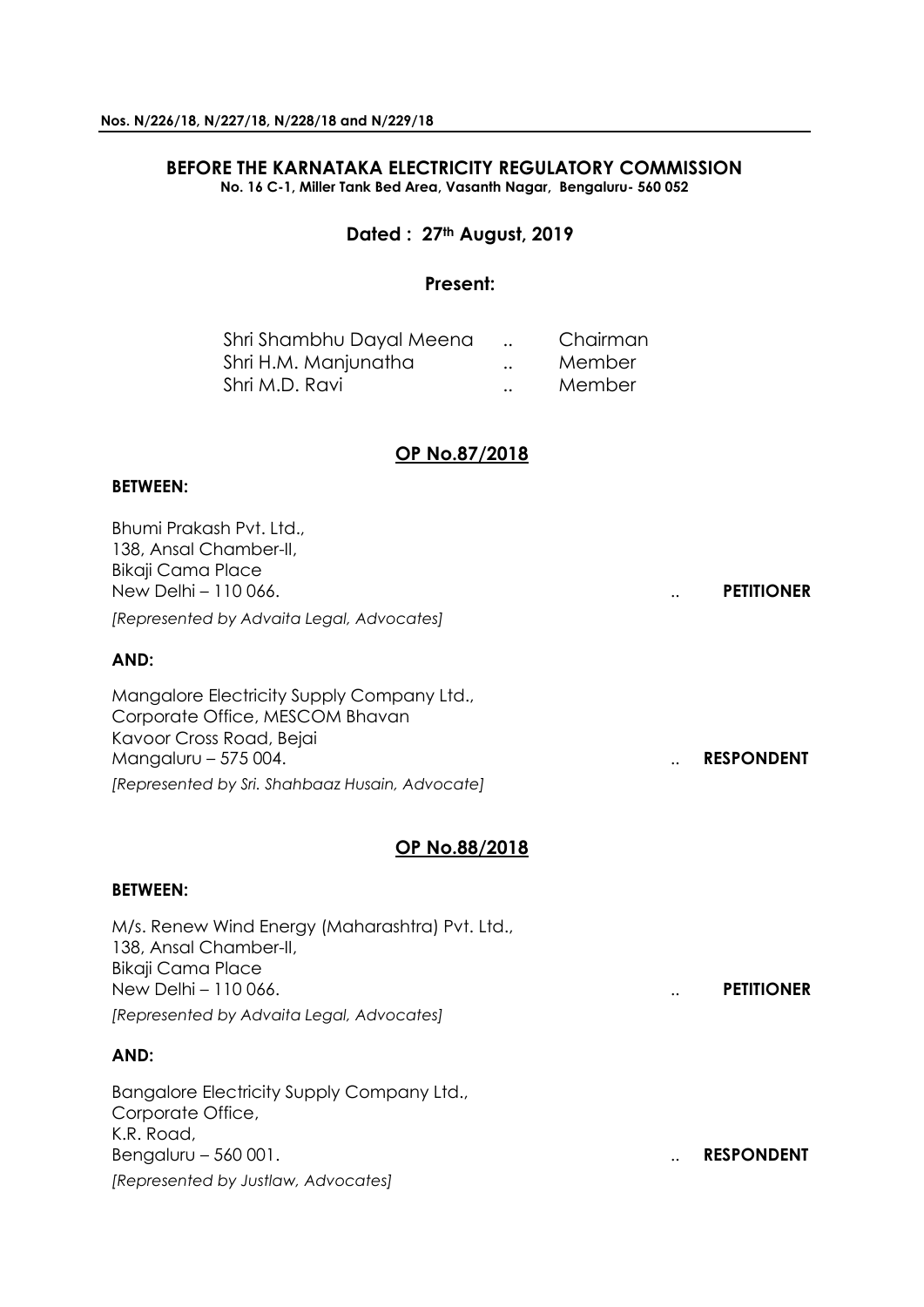# **OP No.89/2018**

**\_\_\_\_\_\_\_\_\_\_\_\_\_\_\_\_\_\_\_\_\_\_\_\_\_\_\_\_\_\_\_\_\_\_\_\_\_\_\_\_\_\_\_\_\_\_\_\_\_\_\_\_\_\_\_\_\_\_\_\_\_\_\_\_\_\_\_\_\_\_\_\_\_\_\_\_\_\_\_\_\_\_\_\_\_\_\_\_\_\_\_\_\_\_\_\_\_\_\_**

### **BETWEEN:**

| Renew Wind Energy (MP Three) Pvt. Ltd.,<br>138, Ansal Chamber-II,<br><b>Bikaji Cama Place</b><br>New Delhi - 110 066.<br>[Represented by Advaita Legal, Advocates] | $\ddot{\phantom{0}}$ | <b>PETITIONER</b> |
|--------------------------------------------------------------------------------------------------------------------------------------------------------------------|----------------------|-------------------|
| AND:<br>Bangalore Electricity Supply Company Ltd.,<br>Corporate Office,<br>K.R. Road<br>Bengaluru $-560001$ .<br>[Represented by Justlaw, Advocates]               | $\ddot{\phantom{a}}$ | <b>RESPONDENT</b> |
| <u>OP No.90/2018</u>                                                                                                                                               |                      |                   |
| <b>BETWEEN:</b>                                                                                                                                                    |                      |                   |
| Renew Wind Energy (Rajasthan Four) Pvt. Ltd.,<br>138, Ansal Chamber-II,<br>Bikaji Cama Place<br>New Delhi - 110 066.<br>[Represented by Advaita Legal, Advocates]  |                      | <b>PETITIONER</b> |
| AND:                                                                                                                                                               |                      |                   |
| Bangalore Electricity Supply Company Ltd.,<br>Corporate Office, K R Road<br>Bengaluru $-560001$ .                                                                  | $\cdots$             | <b>RESPONDENT</b> |

## **COMMON ORDERS**

**- - - - - -**

1) These Petitions are filed before the Commission, praying to:

*[Represented by Justlaw, Advocates]*

- a) Declare the introduction of GST as Change in Law in terms of the PPA which has led to an increase in the recurring and non-recurring expenditure for the Projects;
- b) Evolve a suitable mechanism to compensate the Petitioner for the increase in recurring and non-recurring expenditure incurred by the Petitioner on account of Change in Law;
- c) Grant interest / carrying cost of any delay in reimbursement by the Respondent; and,